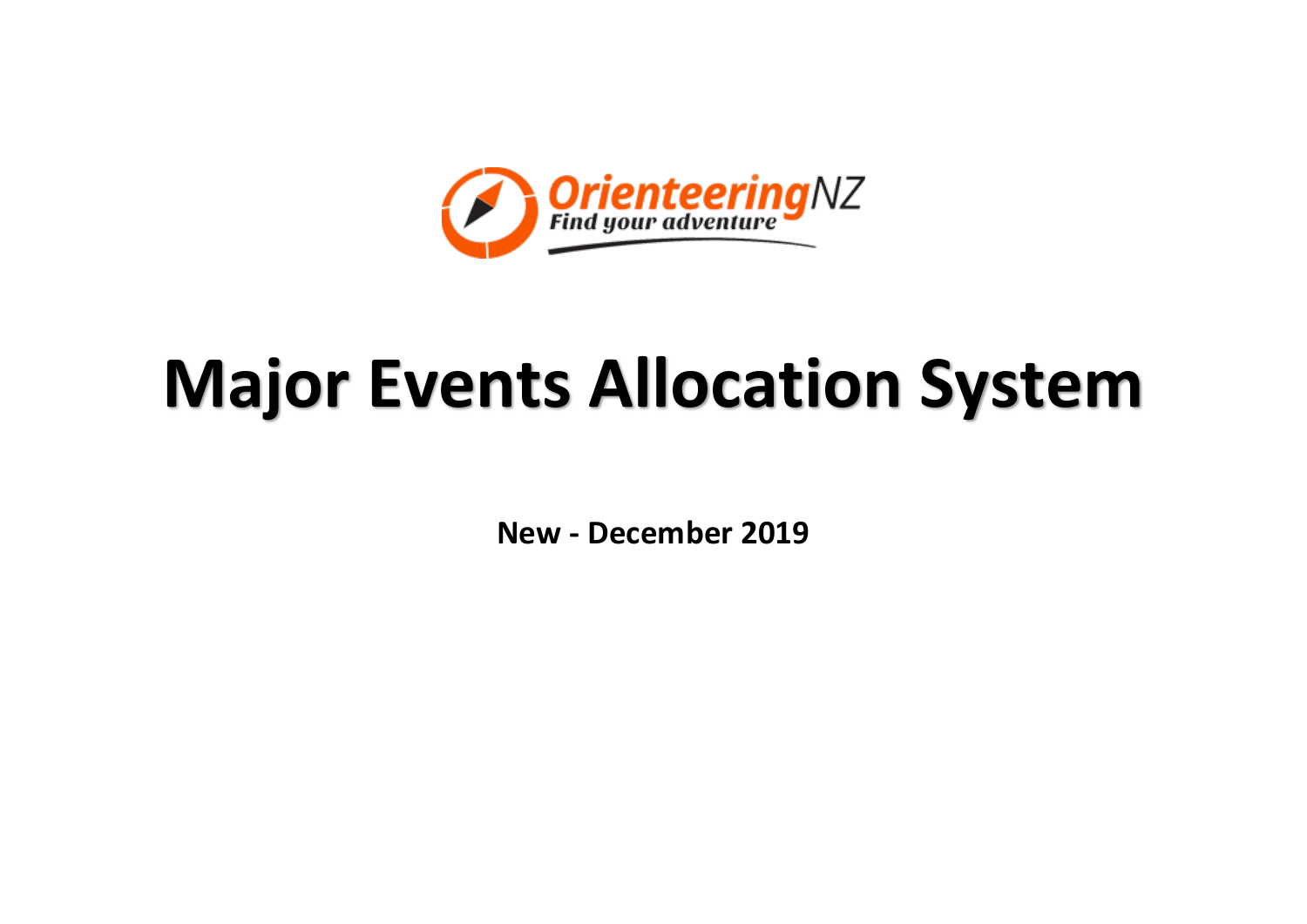#### **Contents**

| Preamble: the process for change     | 3  |
|--------------------------------------|----|
| Underpinning principles              | 4  |
| Club feedback                        | 5  |
| Major events allocation outline      | 9  |
| Major events calendar                | 11 |
| How this differs from the old system | 12 |
| Support for clubs                    | 12 |
| Considerations                       | 13 |

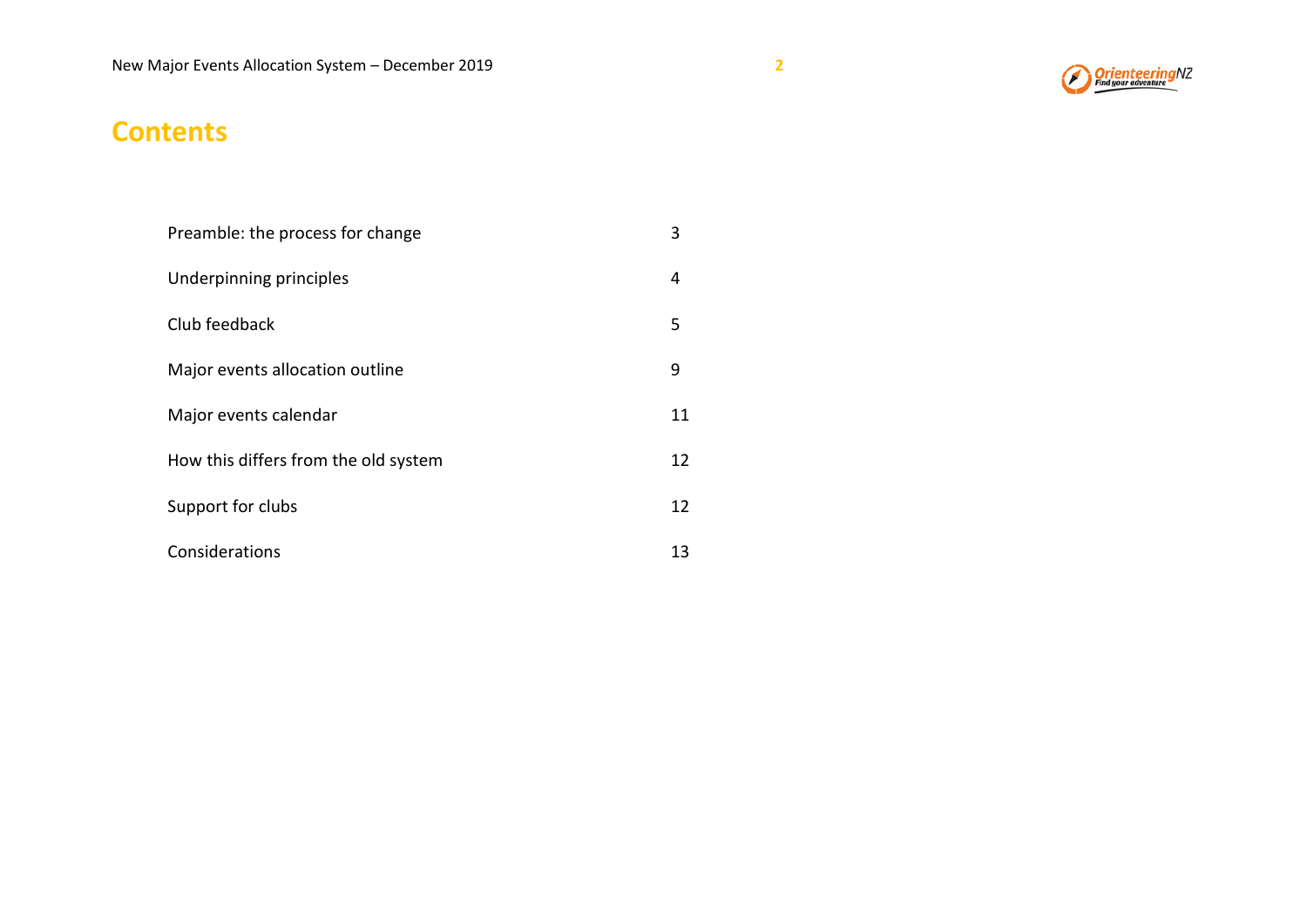#### **OrienteeringNZ**

# **Preamble:** *the process for change*

In the past major events were scheduled by region. Regional associations were responsible for allocating events to clubs when it was their turn to host**.** This system worked well for decades but has ceased functioning due to a range of factors that included: the decline of regional associations, the administrative burden, changes in club compacity and increased pressures on volunteers.

Since the decline of the old major events allocation system, events have been allocated on a more haphazard basis with ONZ playing a role in approaching clubs to try and ensure many of these events have hosts.

The Major Events Working Group was formed to create a sustainable system to allocate these events. Members of the Working Group were: Pete Swanson (Chair/facilitator), Sarah O'Sullivan, Michael Croxford, Allison Comer, Russell Higham, John Robinson, Rolf Boswell and Christo Peters.

The Group believed that these events needed to be rotated around the country by regions. It was felt that with better support from ONZ, clubs (or groups of clubs) would be able to reduce administrative challenges involved in hosting major events whilst providing opportunities to share best practice and upskill volunteers.

The recommendations of the Working Group were circulated to clubs. This feedback from clubs has been summarised in this document, as have the changes made as a result.

The Major Events Working Committee would like to thank ONZ and MEWG chair Peter Swanson for leading this process, summarising, responding to club feedback and producing the core of this report.

Christo Peters General Manager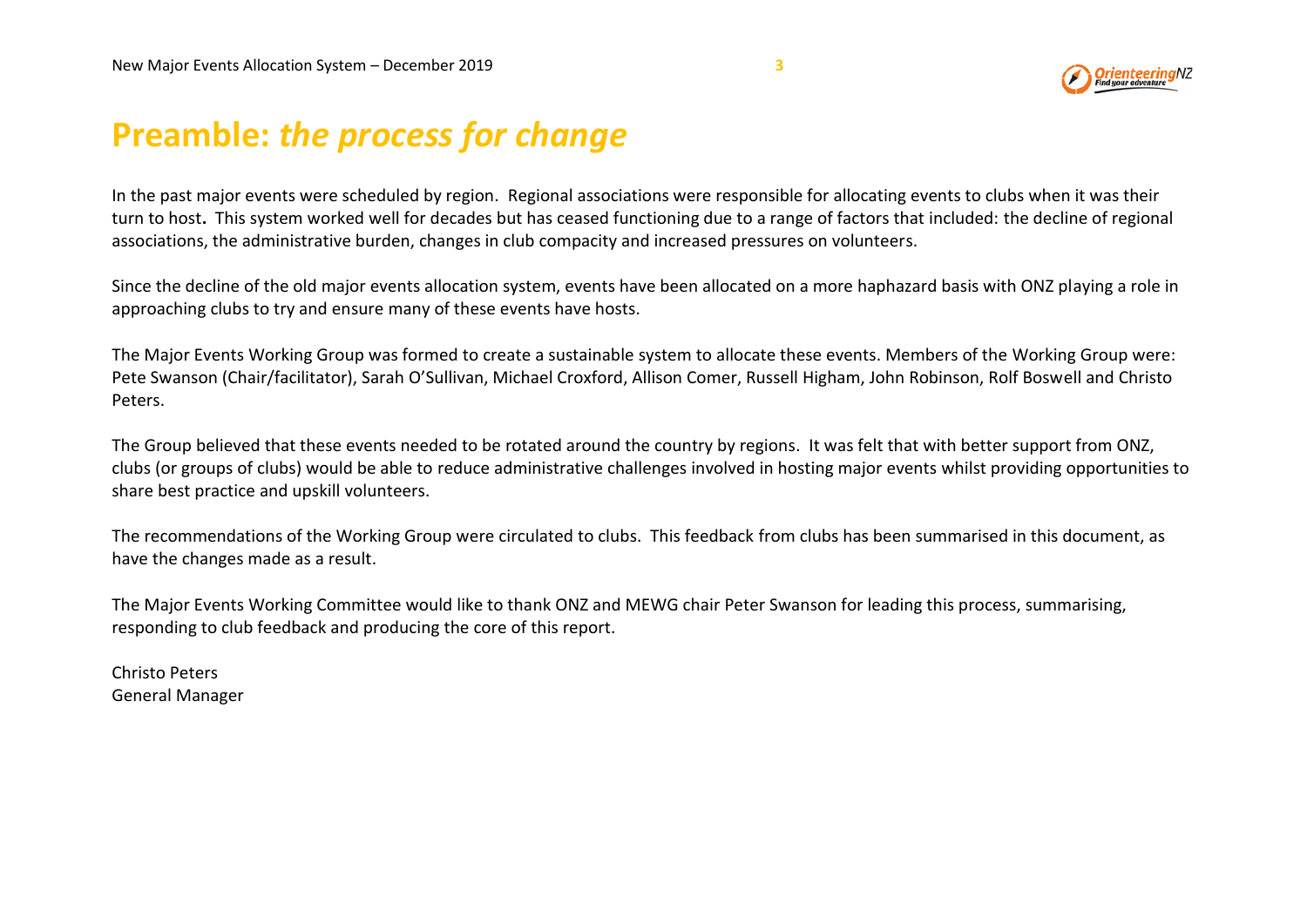



# **Underpinning Principles**

The following underpinning principles have been incorporated into the design of the new approach:

- Rotation of major events it is recognised that rotation of many of the major events is desirable because a) it is fairer for competitors travelling to events, and b) it spreads the load for organising clubs
- Capability and willingness of clubs to host major events the approach allows for differences between clubs to be taken into account, so that those who are able and willing can handle more events than those who are not. It would also facilitate greater opportunities for clubs to share or co-host events.
- Hosted by the club, with active support from ONZ ensuring clubs retain overall control of the event will ensure that the volunteers and resources associated with running it will continue to feel the sense of attachment and ownership, which will bring greater satisfaction and also capability building for the clubs involved. However, it is recognised that ONZ could provide more active support than experienced in the past, in the form of expertise, advice, templates, which would ease the organisational burden and pain points.
- Transparent the calendar is visible and enables greater ability to see ahead and anticipate rotations and turns to host
- Forward planning the minimum planning period is 3yrs (nationals and QB), and 2yrs for other major events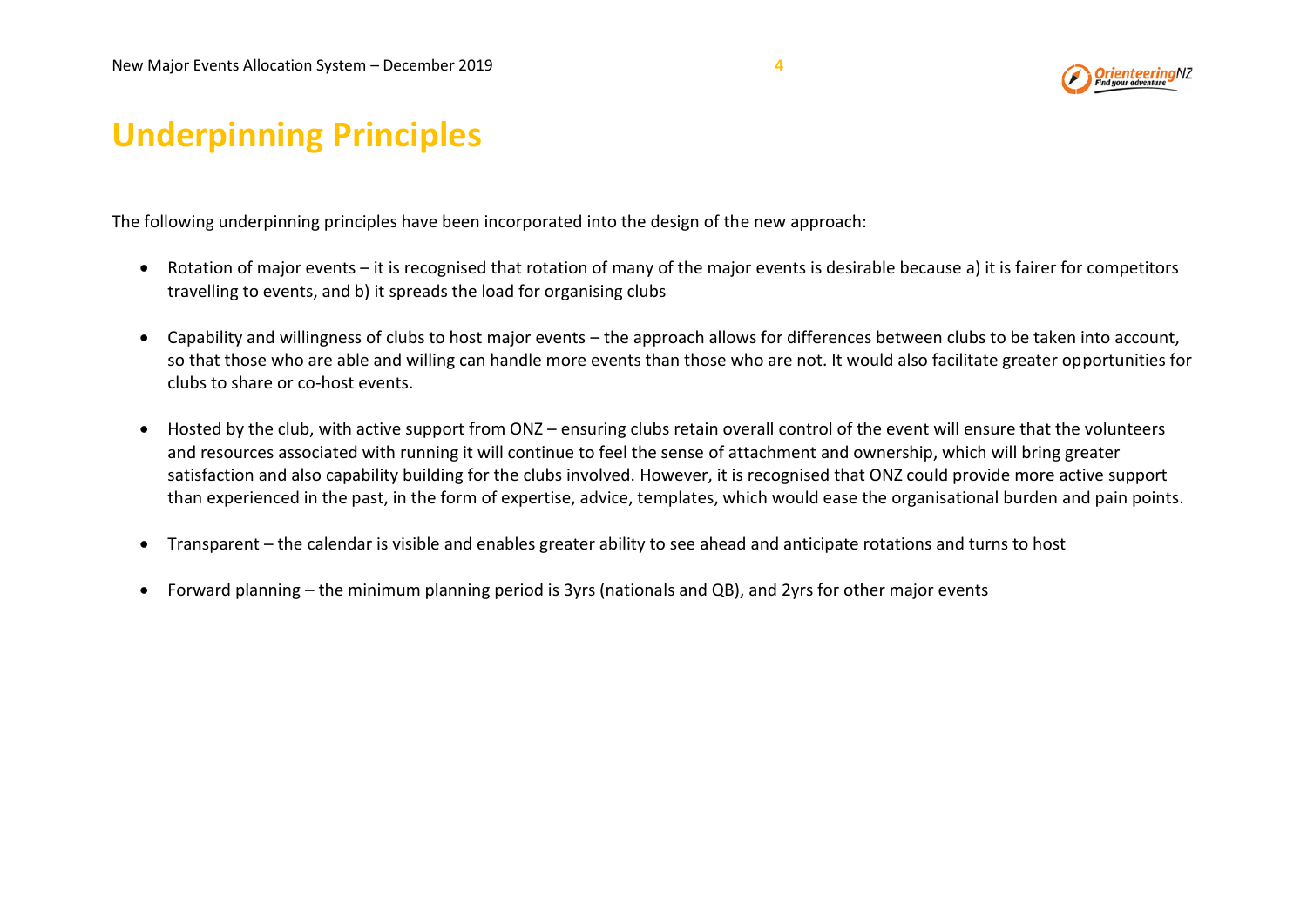



# **Club Feedback**

| Feedback                                         | Response                                           | Changes                                           |
|--------------------------------------------------|----------------------------------------------------|---------------------------------------------------|
| By having three regions named Northern,          | The current proposal does not signal a change in   | No change to the proposal                         |
| Central, and Southern, will this influence a     | name to the current regional champs, however       |                                                   |
| change in name of the current Auckland,          | the decision about allocation of these champs to   |                                                   |
| Wellington, South Island champs?                 | specific clubs would happen in the new regional    |                                                   |
|                                                  | model. I.e. Auckland Champs would be decided       |                                                   |
|                                                  | by Northern region, Wellington Champs by           |                                                   |
|                                                  | Central region, South Island Champs by Southern    |                                                   |
|                                                  | region etc.                                        |                                                   |
| There should still be a focus on having quality  | There is an expectation that quality maps will be  | Proposal will emphasise the need to take a        |
| maps and sites for nationals, rather than        | used, especially for Nationals, and that a wider   | regional wide view when identifying locations for |
| automatically have them close to major centres.  | regional view will be applied when discussing      | nationals.                                        |
|                                                  | options for Nationals locations. This discussion   |                                                   |
|                                                  | will happen at the regional meeting level.         |                                                   |
|                                                  | Ultimately the decision on which sites and maps    |                                                   |
|                                                  | to use for nationals will be made by the club who  |                                                   |
|                                                  | is given hosting rights. As is currently the case, |                                                   |
|                                                  | host clubs will have to adhere to hosting criteria |                                                   |
|                                                  | and rules already in place for running major       |                                                   |
|                                                  | events.                                            |                                                   |
| Will Oceania be rotated regionally as well?      | We believe the ideal is for Oceania to be rotated  | Oceania will be added in on a regional rotation   |
|                                                  | between the three regions where possible.          | basis.                                            |
| Events incorporating test matches between        | Agree                                              | This will be incorporated into calendar.          |
| Pinestars and Bushrangers need to be highlighted |                                                    | (QB and Oceania)                                  |
| in the event schedule                            |                                                    |                                                   |
| Labour weekend should also be used for a quality | This already happens, typically with a regional    | Labour weekend can be added into the calendar;    |
| event                                            | championships event, and we see this continuing    | however, it is assumed this would be used for a   |
|                                                  | and potentially being incorporated into the        | regional championship for that region.            |
|                                                  | rotation system so the three regions can share     |                                                   |
|                                                  | labour weekend major events.                       |                                                   |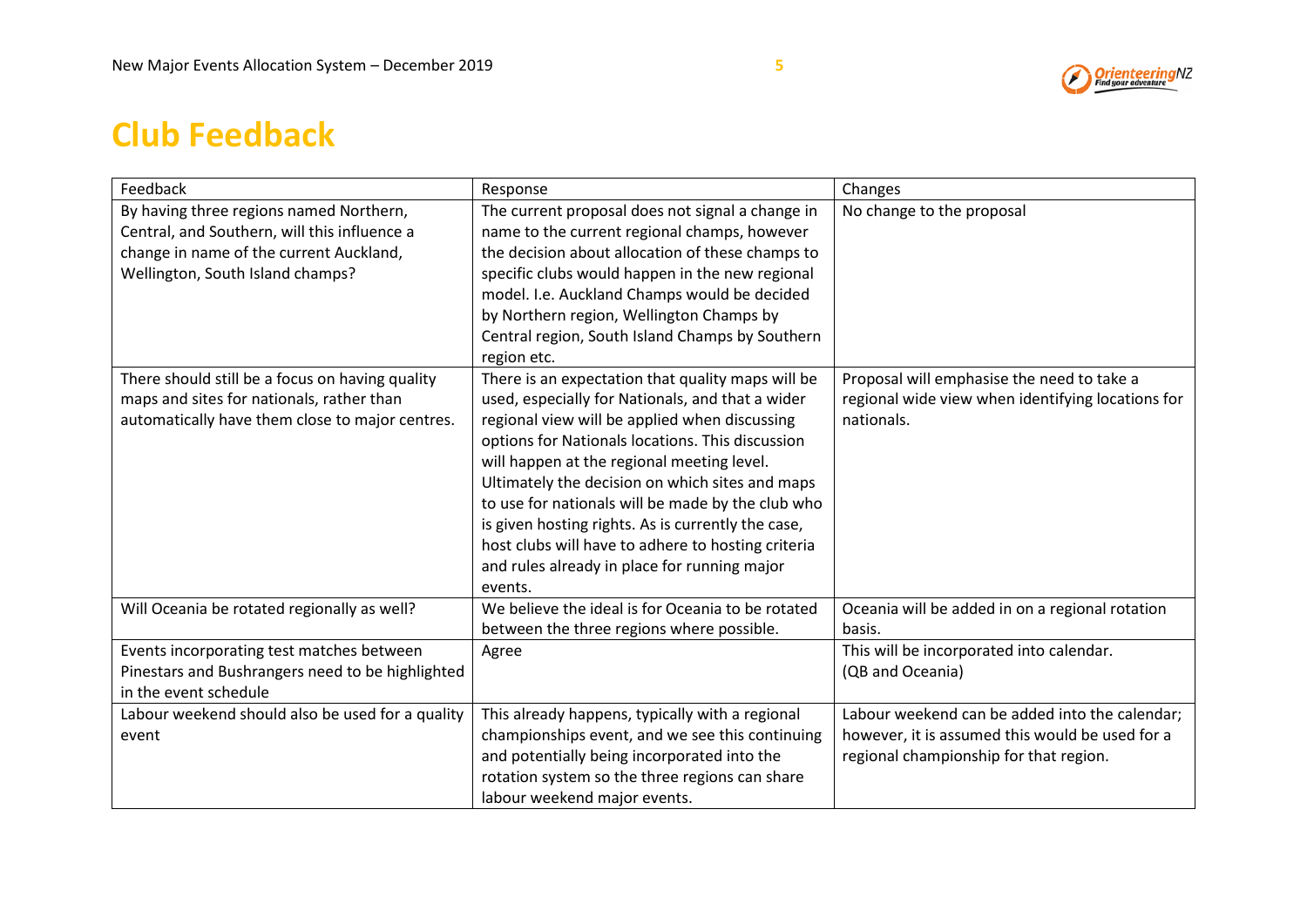

| Should there be a regional junior training camp | This decision sits outside the scope of this        | No change                                           |
|-------------------------------------------------|-----------------------------------------------------|-----------------------------------------------------|
|                                                 |                                                     |                                                     |
| included in the process?                        | proposal, and is being addressed through the        |                                                     |
|                                                 | business plan and work of JDC and the HP            |                                                     |
|                                                 | director. However, there is no reason that the      |                                                     |
|                                                 | regional allocation system cannot be used to        |                                                     |
|                                                 | agree different types of events such as regional    |                                                     |
|                                                 | camps. It would be up to each region to             |                                                     |
|                                                 | determine this.                                     |                                                     |
| NI and SI SS champs need to be separated to     | This can be addressed in the allocation process,    | Incorporate into role description for event liaison |
| avoid clash, and encourage families to attend   | and the event liaison can ensure these types of     |                                                     |
| both events where possible                      | clashes are identified early and addressed.         |                                                     |
| Can NZSS Rogaine Champs be incorporated into    | We don't see this as a practicable step for several | No change                                           |
| the NZSS Orienteering champs?                   | reasons; 1) the terrain used for O versus Rogaine   |                                                     |
|                                                 | champs may not suit co-location, 2) the co-         |                                                     |
|                                                 | hosting would add significant complexity and        |                                                     |
|                                                 | additional workload which would reduce              |                                                     |
|                                                 | numbers of clubs willing to host these events, 3)   |                                                     |
|                                                 | having both events close together could             |                                                     |
|                                                 |                                                     |                                                     |
|                                                 | undermine performances and focus                    |                                                     |
| Can funding support be added in as an area      | ONZ would be able to support the host club for      | Will add into the "support for clubs" section       |
| where ONZ could assist for major events,        | nationals with templates, advice and hands on       |                                                     |
| especially Nationals?                           | support where required for funding applications.    |                                                     |
| Can ONZ Look for major sponsorship for          | Agree this can be built into the ONZ set of goals   | Will build into ONZ accountabilities and business   |
| nationals, esp with a multi-year perspective    | to support major events                             | plan                                                |
| Can ONZ support (especially smaller) clubs with | The budget ownership for running nationals must     | No change                                           |
| financial support to ensure a loss isn't made,  | sit with the organising club. ONZ will be able to   |                                                     |
| especially for running nationals.               | provide support in the form of event budget         |                                                     |
|                                                 | templates, sharing what previous clubs used, and    |                                                     |
|                                                 | advice to help clubs run a budget that is           |                                                     |
|                                                 | profitable. It is important that the entry fees and |                                                     |
|                                                 | overall budgets balance for every event, and ONZ    |                                                     |
|                                                 | would not underwrite losses as a rule.              |                                                     |
|                                                 |                                                     |                                                     |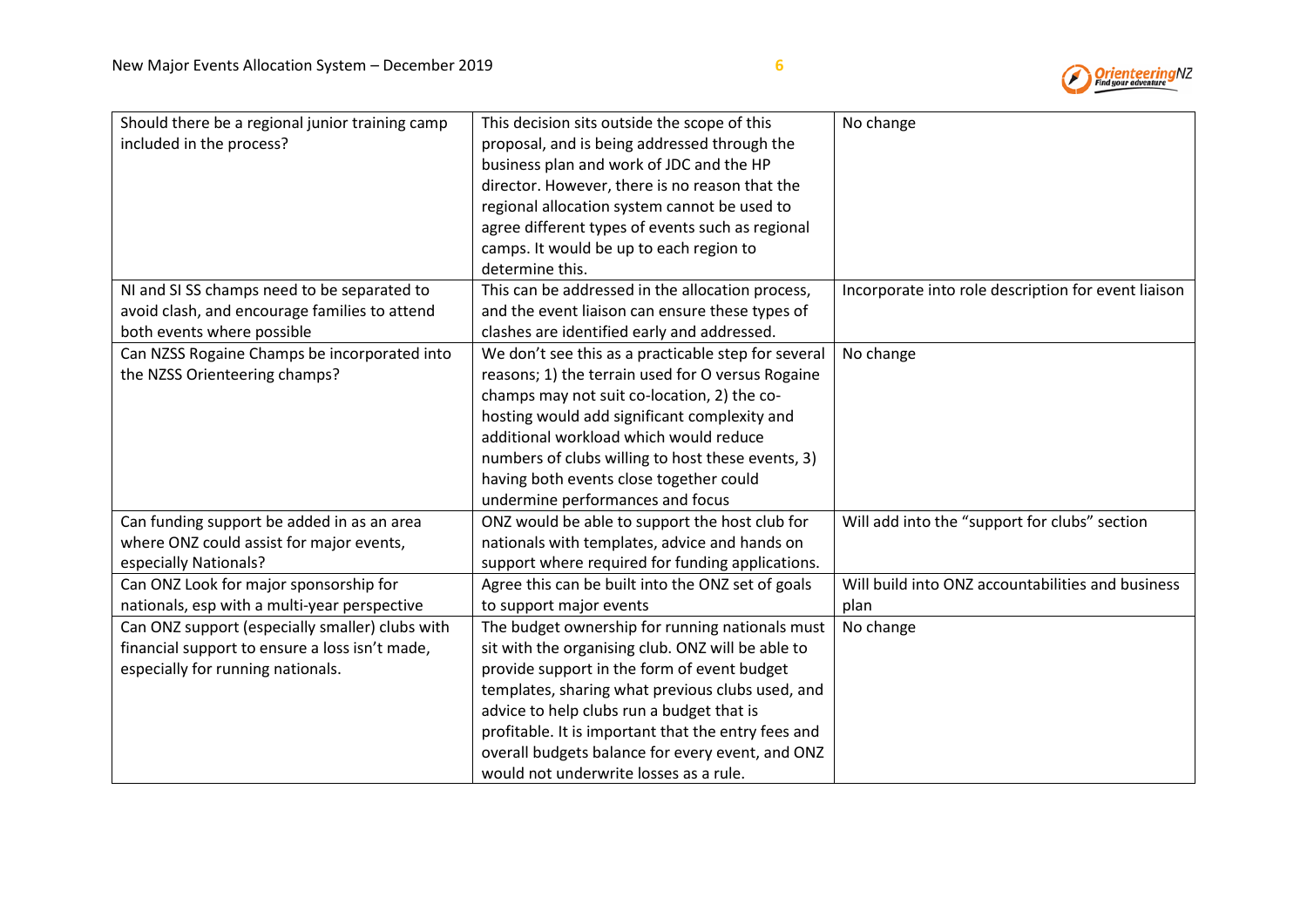

| Major events checklists, templates and<br>resources, to simplify the process for running<br>events and reduce waste associated with<br>reinventing the wheel each year                                                                                                                                                                          | This is already built into the proposal and forms<br>part of the ONZ accountabilities. It is also picked<br>up in the 2020 ONZ business plan.                                                                                     | No change                                                                                                       |
|-------------------------------------------------------------------------------------------------------------------------------------------------------------------------------------------------------------------------------------------------------------------------------------------------------------------------------------------------|-----------------------------------------------------------------------------------------------------------------------------------------------------------------------------------------------------------------------------------|-----------------------------------------------------------------------------------------------------------------|
| Could ONZ run event management workshops or<br>training, to cover essential areas such as H&S,<br>risk management, using the tools and templates<br>etc.                                                                                                                                                                                        | Great idea and this will be built into ONZ<br>accountabilities and added to the ONZ 2020<br>business plan                                                                                                                         | Will add into ONZ accountabilities and business<br>plan                                                         |
| NZSS should be on a 3year forecast cycle, as per<br>Foot Nationals and QB.                                                                                                                                                                                                                                                                      | Agree                                                                                                                                                                                                                             | Will modify planning process to allow for longer<br>lead in for NZSS                                            |
| The proposal needs correcting for Auckland<br>Champs cycle, starting with CMOC for 2020, then<br>NW, then AOC                                                                                                                                                                                                                                   | Agree                                                                                                                                                                                                                             | Have corrected calendar                                                                                         |
| Waikato, Taupo, and Bay of Plenty need to be<br>clustered together, and most likely in Northern<br>region. The benefits of being in Northern are the<br>potential for co-hosting major events with major<br>Akl clubs, sharing of resources close to our<br>locations, and potential for developing a regional<br>junior development programme. | Agree                                                                                                                                                                                                                             | Will add Waikato, Taupo and Bay of Plenty to<br>Northern region, although this can be reviewed<br>in due course |
| Small clubs could run part of a major event (e.g.<br>1 race - sprint, or middle, or long etc), therefore<br>the system needs to encourage co-hosting with<br>multiple clubs in some instances                                                                                                                                                   | Agree, and this is the intent of this proposal, and<br>we would like to see more major events such as<br>nationals hosted by more than 1 club. This will be<br>addressed in the process outlined in the current<br>proposal       | No change, as already addressed in current<br>proposal                                                          |
| Re-establishing CD Champs, even on 2-year basis,<br>could be a good idea                                                                                                                                                                                                                                                                        | It will be up to the CD clubs (Waikato, Taupo,<br>BoP) to agree this, and could be addressed in the<br>annual regional planning meeting                                                                                           | Will leave to CD clubs to agree if and when to<br>host CD champs                                                |
| Could ONZ provide an easy online entry and<br>payment system                                                                                                                                                                                                                                                                                    | Is currently outside the scope of this proposal. It<br>is being looked at as part of the ONZ 2020<br>business plan. We recognise the potential<br>benefits to clubs of having an easy system. Will<br>need further investigation. | No change to this proposal, but built into ONZ<br>2020 business plan                                            |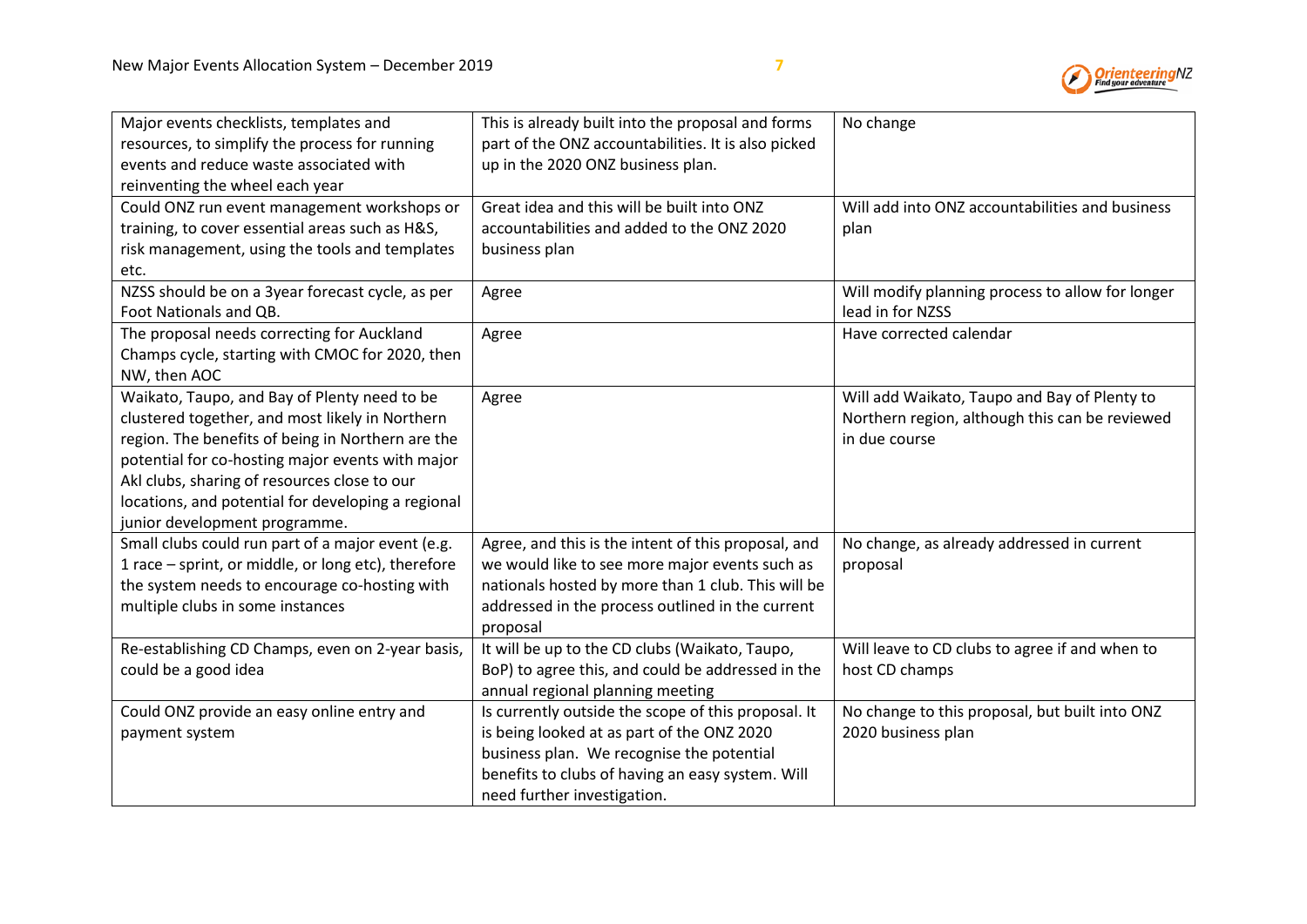

| NWOC should be scheduled for 2022 NZ<br>orienteering champs, not 2021                                                                                                                                            | Have changed in calendar                                                                                                                                                                                                                                                                                                                                                                                                        | Have changed in calendar                                                                     |
|------------------------------------------------------------------------------------------------------------------------------------------------------------------------------------------------------------------|---------------------------------------------------------------------------------------------------------------------------------------------------------------------------------------------------------------------------------------------------------------------------------------------------------------------------------------------------------------------------------------------------------------------------------|----------------------------------------------------------------------------------------------|
| Can the regional event planning meeting happen<br>earlier than November - Sept/Oct                                                                                                                               | This is possible and we will aim for this in the<br>planning session for the 2021 calendar. As this is<br>a new system however, we will aim to have a<br>planning meeting late Jan/early Feb for the<br>immediate year (which ideally would have<br>happened late 2019). Going forwards however<br>we will aim for an Oct planning cycle.                                                                                       | Will incorporate Oct as the usual planning<br>timeframe going forwards                       |
| If CD clubs join Northern, then this may make<br>this region larger in terms of numbers, thus<br>creating the possibility for taking on more load<br>from time to time (especially for hosting NZSS<br>champs?). | It is challenging to get perfectly even regions, and<br>junior ranks. Numbers fluctuate even more<br>based on areas where schools orienteering is<br>thriving. However, where larger regions exist,<br>there is potential for them to take on more load,<br>which could be addressed through an ad hoc<br>basis initially, as required (e.g. if one region<br>found they could not host a particular event,<br>especially NZSS) | This will need to be reviewed and managed,<br>however initially no change to proposed system |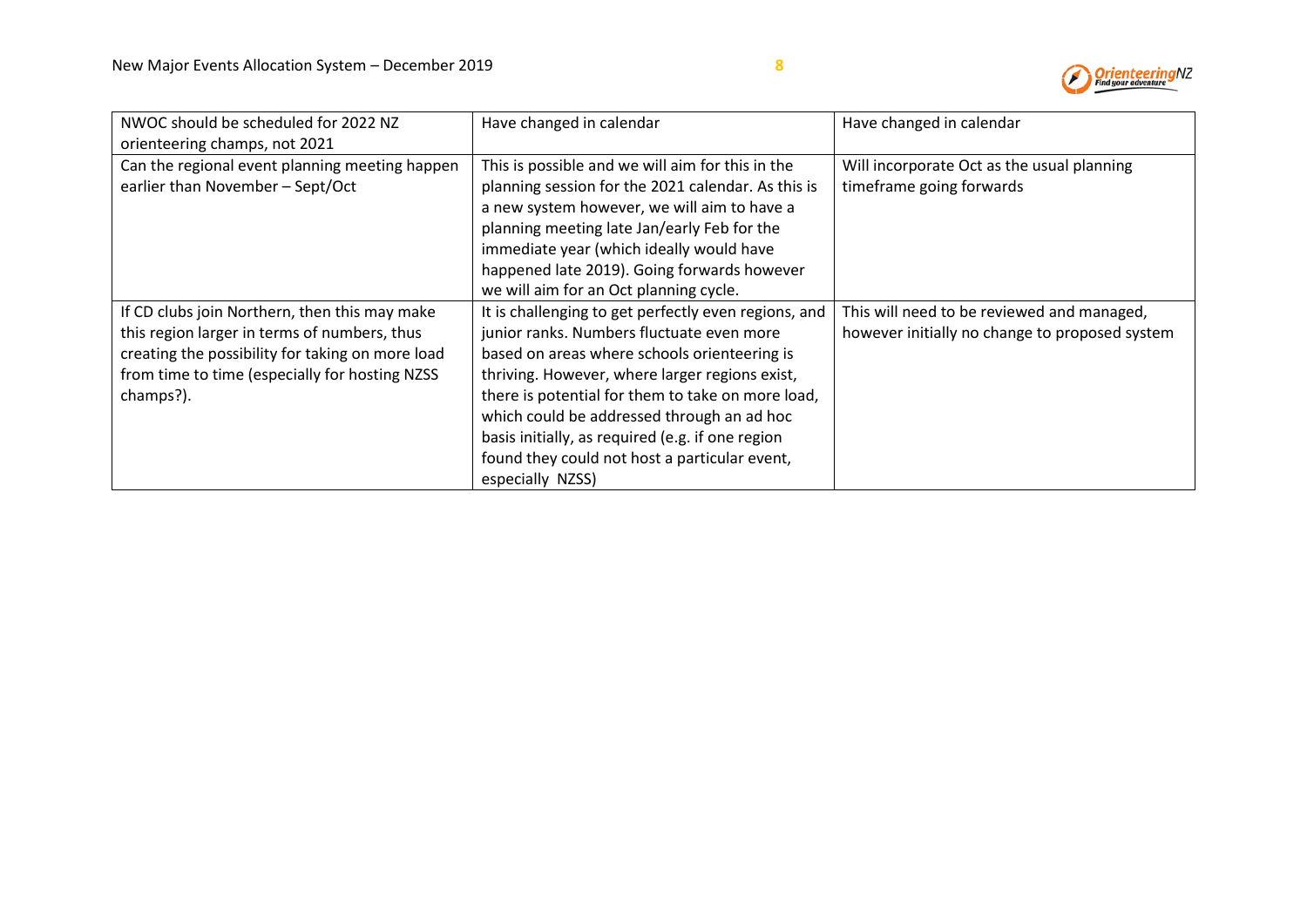#### **Major Events Allocation System Outline**

- Planning will be based on 3 regions:
	- o Northern AK, NW, CM, TP, WK, BP
	- o Central WN, HV, HB, RK, TA, WA
	- o Southern NL, MB, PP, DN, SD
- Every year in October, clubs will, via a representative/s, attend a regional planning meeting for setting and agreeing calendar. ONZ will setup the invite and work with clubs on agreeing suitable date. This would be a 2hr (approx.) meeting that could be run virtually (via video), or face to face where that is possible. For 2020, the regional planning meeting will happen in late January, due to the timing of this proposed changes taking effect.
- It is proposed that of the major events, the Foot nationals, NZ SS Champs, and QB are divided across each of the three regions each year and rotated based on that (see calendar below).
- The meeting will use the calendar *(page 11)*, and clubs will discuss and debate which clubs are best equipped to host the relevant event which is tagged for that region. Allocations will be decided at a minimum 4yrs in advance for Oceania, 3yrs in advance for Nationals, NZSS and QB, and 2yrs in advance for other events. Longer duration planning can happen, and these are minimum expectations.
- The allocation of national's sites/maps will balance finding the best possible quality locations, with practical requirements for clubs running the event. This will be done in accordance with the process set out in the ONZ O' Rules for A level events.
- In each meeting, the Event Liaison Officer and/or GM will attend and help facilitate the discussion. The discussion will allow clubs to discuss their current ability and willingness to hold specific events, so the complexities of who can handle what event can be dealt with at that regional level. It is also a chance in that meeting to discuss ways clubs could work together – co-hosting or sharing certain events. Again, the complexity of that can be dealt with in the regional meeting.

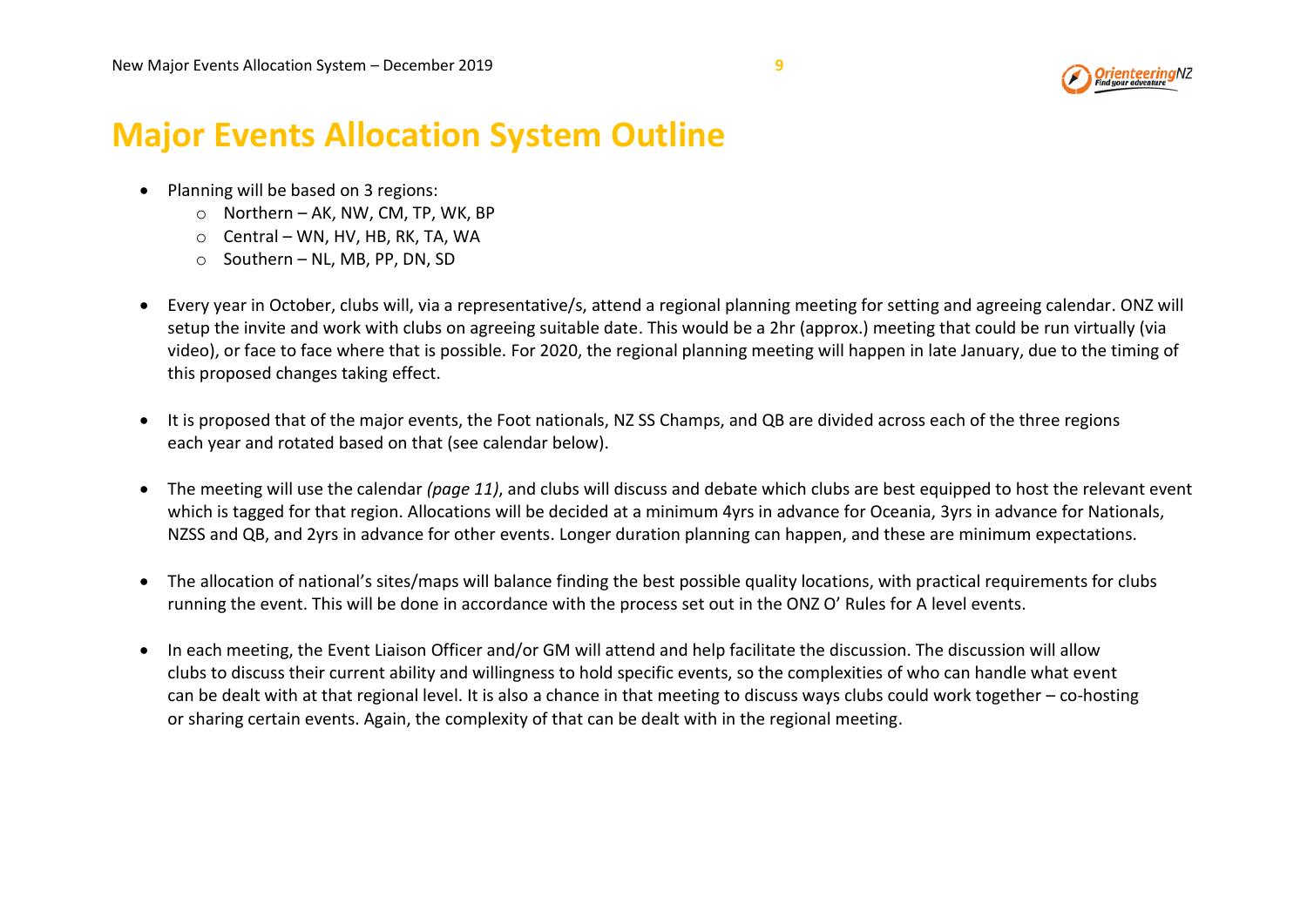- Because the Event Liaison Officer attends each meeting in a facilitator role, they can identify any gaps (e.g. when there is no willingness or capability to host an event), and then approach any gaps from a national perspective – liaising and working with clubs in other regions to fill the gap as required. The Event Liaison can also identify any national clashes, e.g. use of labour weekend, and work with each region accordingly.
- Following the meeting each club rep would ratify the plan with their clubs, with the goal to confirm the arrangement within a certain time (1 month). Issues that arise can be dealt with supported by ONZ event liaison during this time.

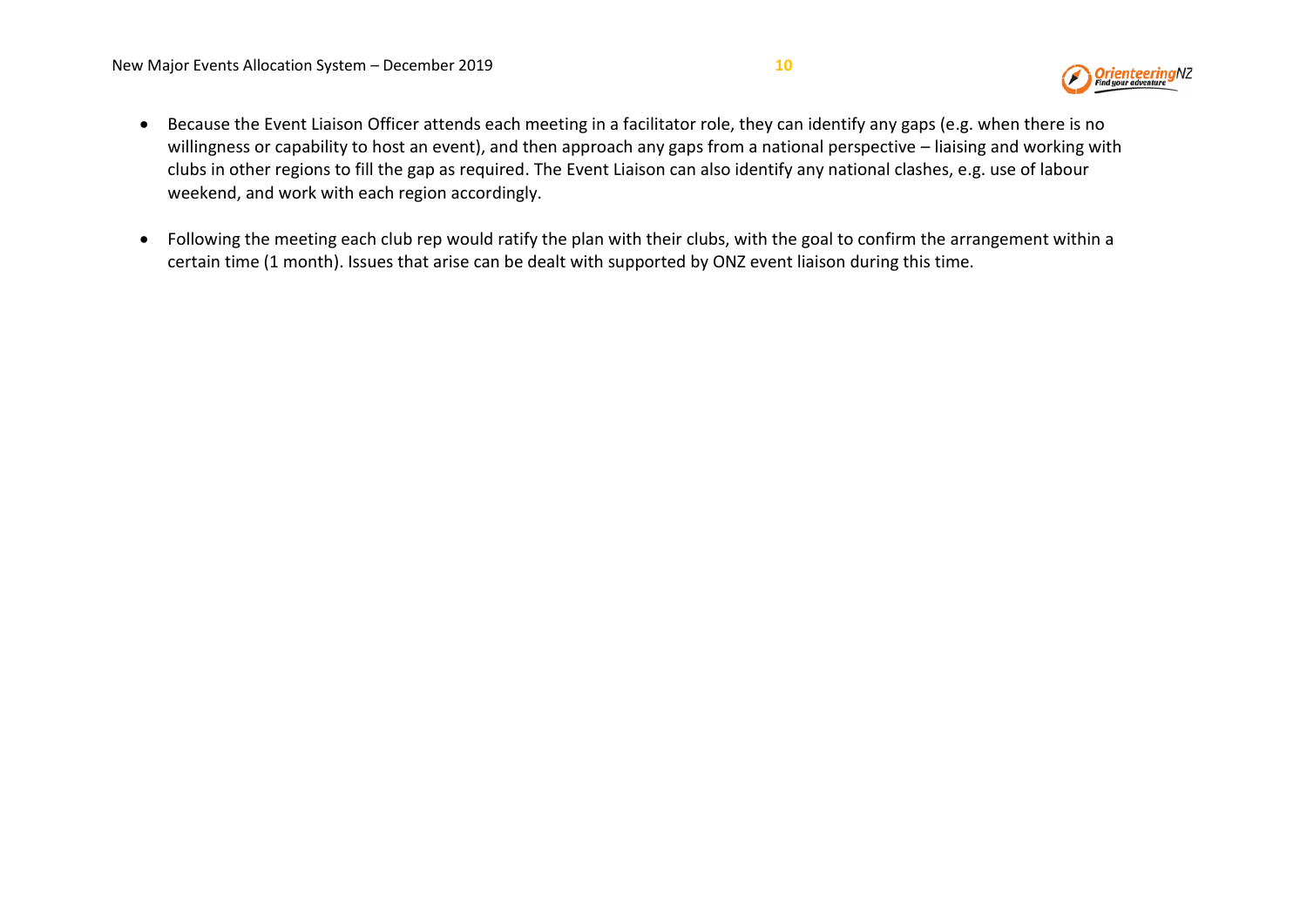

### **Major Events Calendar**

|                                                  | <b>Min</b><br>forecast | 2020          | 2021                  | 2022 | 2023 | 2025 |
|--------------------------------------------------|------------------------|---------------|-----------------------|------|------|------|
| <b>National Foot Championships</b>               | 3yrs                   | <b>WN</b>     |                       |      |      |      |
| <b>National Secondary Schools Champs</b>         | 3yrs                   | HB.           |                       |      |      |      |
| Queen's Birthday (inc trials and ANZ test match) | 3yrs                   | <b>AK</b>     |                       |      |      |      |
| Auckland (Northern) Regional Champs              | 2yrs                   | CM            | <b>NW</b>             | AK   | CM   |      |
| Wellington (Central) Regional Champs             | 2yrs                   |               |                       |      |      |      |
| South Island (Southern) Regional Champs          | 2yrs                   |               |                       |      |      |      |
| NI Secondary Schools                             | 2yrs                   | CM            |                       |      |      |      |
| SI Secondary Schools                             | 2yrs                   | <b>DN</b>     |                       |      |      |      |
| Junior Camp                                      | 2yrs                   | <b>NL-tbc</b> |                       |      |      |      |
| Labour weekend* (to be used for regional champs) | 2yrs                   |               |                       |      |      |      |
| Oceania                                          | 3yrs                   |               | $NZ -$<br><b>PAPO</b> |      |      | NZ.  |

*\*This needs to be discussed at the 1st round of allocation to gauge if Southern intend to part of a rotation*

**Legend**

Northern region (NW, AK, CM, WK, TP,BP) Central region (WN, HV, RK, TK, HB) Southern region (MB, NL, PP, DN, SL)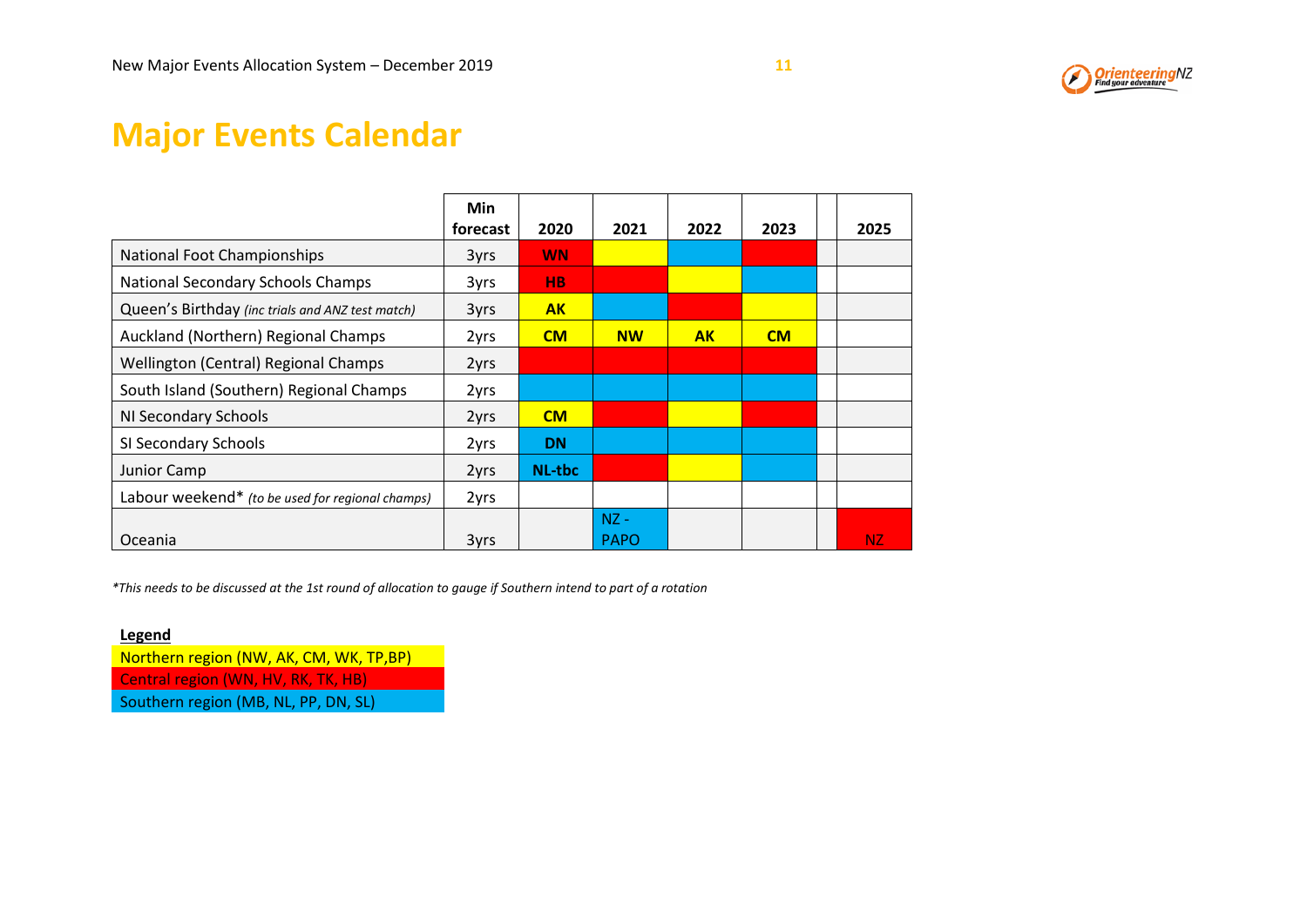### **How does this differ from the previous system?**

- More hands on facilitated support by ONZ, to assist clubs in the process
- The approach would enable a regional perspective on capability that would enable smaller clubs to be part of running major events, without taking on the burden of being sole owner. In some cases, a cluster of clubs to share hosting, using resources from across the region.
- More support and investment by ONZ in the tools, templates, processes which would simplify the running of major events, and also easier access to technical expertise if required.

# **Support for clubs**

Additional support than has been the case in the past would be provided by ONZ, especially for nationals, through the provision of:

- Templates available for e.g. Bulletin, event planning docs, budget…
- Workshop/training for organising club to help set them up with the skills to run the event, using tools/templates, and also planning for H&S, risk etc…
- Funding templates and advice (to complement local funding opportunities)
- Sourcing of suppliers for medals/awards
- Provision of promotional resources that better advertise the nationals
- Potential sponsorship (where possible)

**OrienteeringNZ**